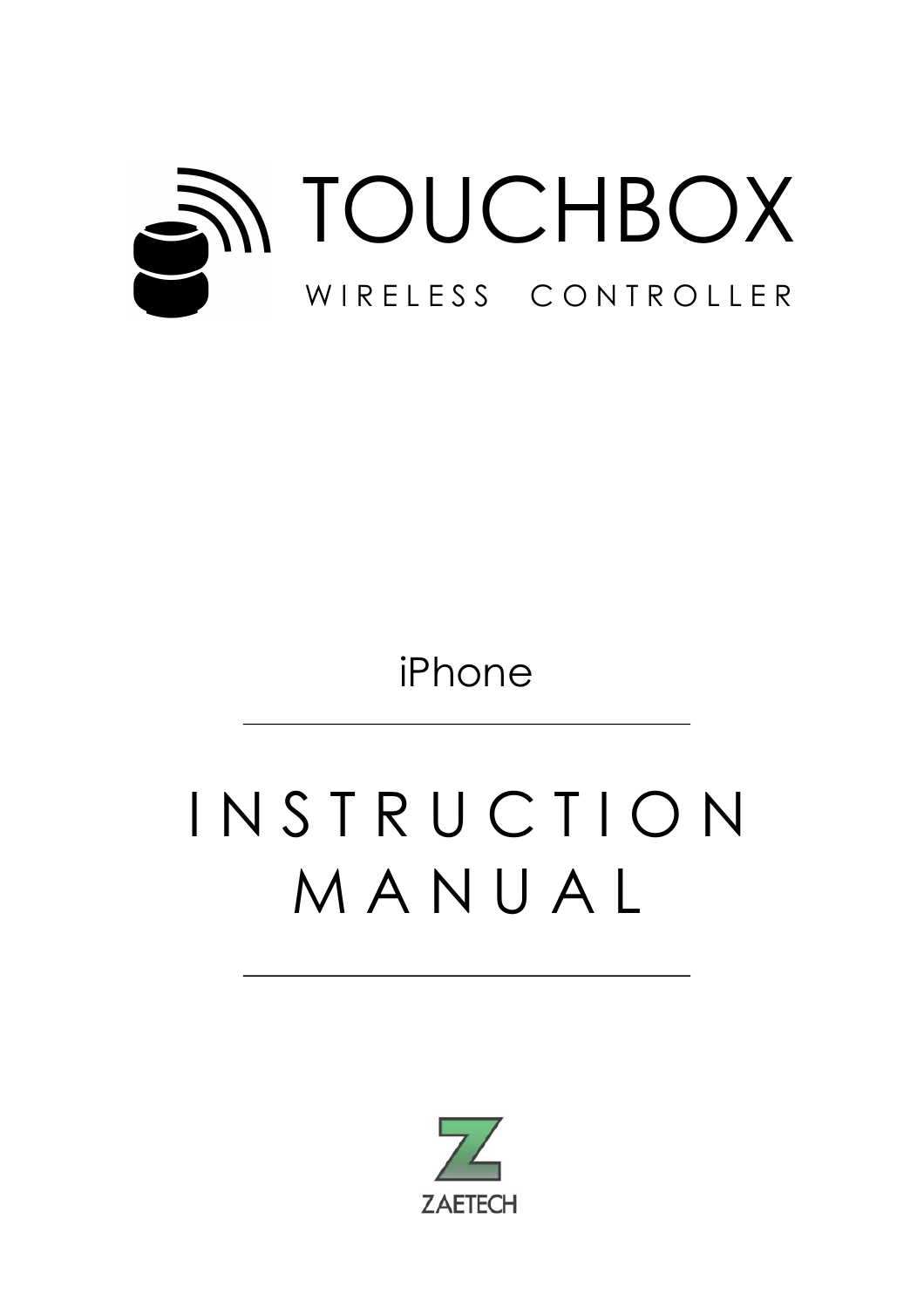Thank you for purchasing TouchBox by ZAETECH.

**Disclaimer** – TouchBox is for show and off road use only. It may not be used while the vehicle is running. By using this device you are agreeing to the terms of use and warranty on page 11.

| Pin            | <b>Function</b>              |               | <b>Wire Color</b>    |
|----------------|------------------------------|---------------|----------------------|
| $\mathbf 1$    | Ground                       | $\frac{1}{2}$ | Black                |
| $\overline{2}$ | Ignition                     | ---           | <b>Black/Orange</b>  |
| 3              | <b>DigiGauge Expansion 1</b> | ---           | <b>Black/ Yellow</b> |
| $\overline{4}$ | <b>DigiGauge Expansion 2</b> | ---           | <b>Black/Blue</b>    |
| 5              | <b>Deflate Rear Right</b>    |               | Orange               |
| 6              | <b>Deflate Rear Left</b>     | ---           | <b>Brown</b>         |
| $\overline{7}$ | <b>Deflate Front Right</b>   | ---           | Yellow               |
| 8              | <b>Deflate Front Left</b>    | ---           | Green                |
| 9              | <b>Power (+12v)</b>          | $\frac{1}{2}$ | <b>Red</b>           |
| 10             | <b>Auxiliary 3</b>           | ---           | <b>Black/ White</b>  |
| 11             | <b>Auxiliary 2</b>           | ---           | <b>Black/ Green</b>  |
| 12             | <b>Auxiliary 1</b>           |               | <b>Black/Red</b>     |
| 13             | <b>Inflate Rear Right</b>    | ---           | <b>Blue</b>          |
| 14             | <b>Inflate Rear Left</b>     | $\frac{1}{2}$ | Grey                 |
| 15             | <b>Inflate Front Right</b>   |               | <b>Violet</b>        |
| 16             | <b>Inflate Front Left</b>    | ---           | <b>White</b>         |

# **WIRING DIAGRAM**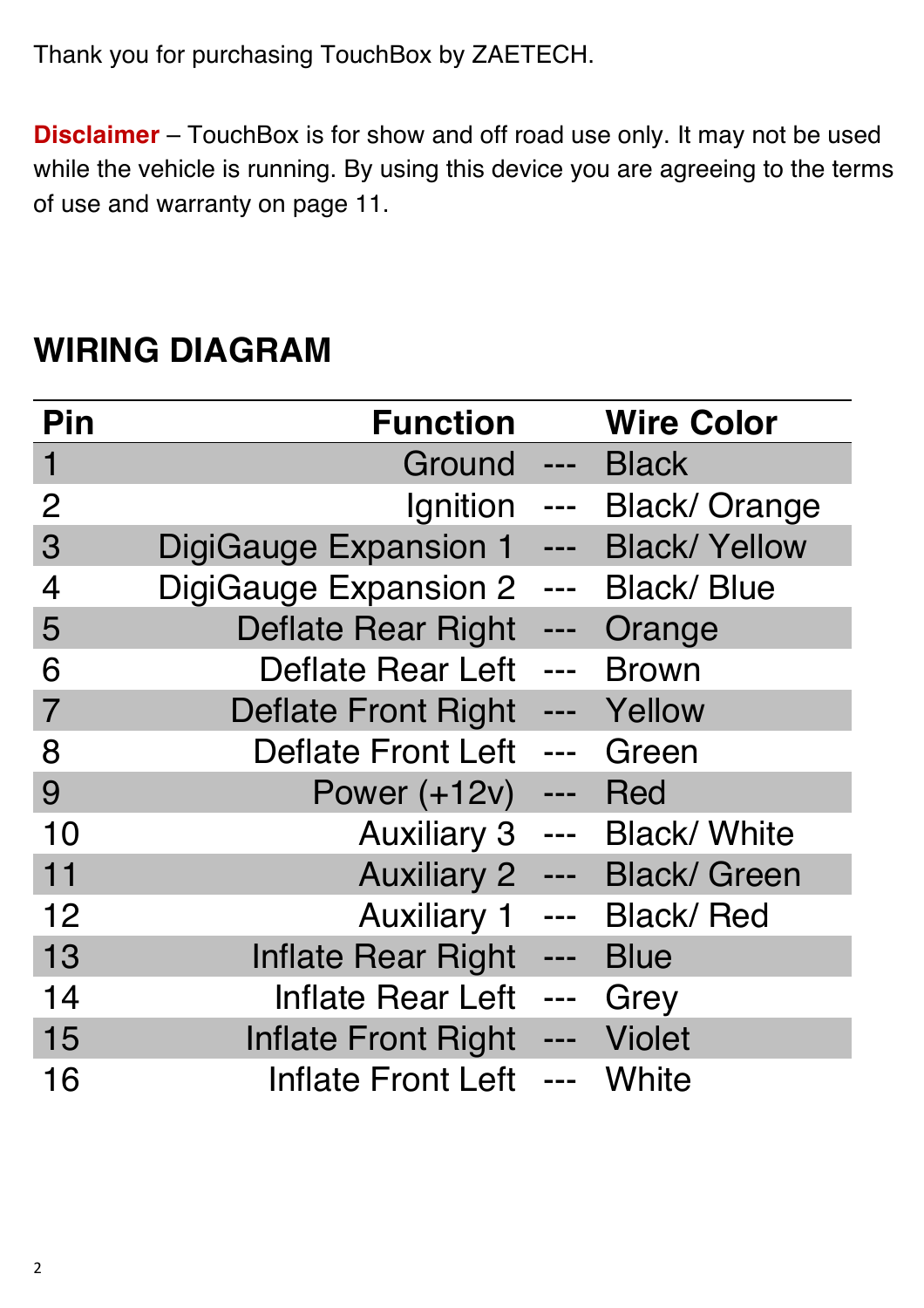# **INSTALLATION**

**Note:** If you have purchesed the plug and play AccuAir VU4 harness, plug it in inline with your VU4 and continue to step 3. You won't be using the main wiring harness or T-Tap connectors that are included in the box.

#### **Step 1:**

- 1) Attach the included T-Tap connectors to all 8 of your 12v valve wires.
- 2) Line up the wire in the metal groove of the clip and use pliers to clamp it down.

**Note:** Squeeze connector hard with pliers until you hear it click.

#### **Step 2:**

- 1) Reference the wiring diagram on page 1 to connect the TouchBox valve control wires.
- 2) Plug each of the 8 TouchBox valve control wires to its corresponding T-Tap connector on your valves.

**Note:** Ensure that the red spade connector is fully inserted straight into the blue T-Tap connector.

#### **Step 3:**

- 1) Install the supplied wireless antenna in a visible area from outside the car. Preferably high up in the front or rear window of the vehicle.
- 2) Connect the antenna wire to the antenna port on the side of the TouchBox device.

**Note:** Ensure that the antenna is screwed in tight and the wire isn't kinked or squished when routed.

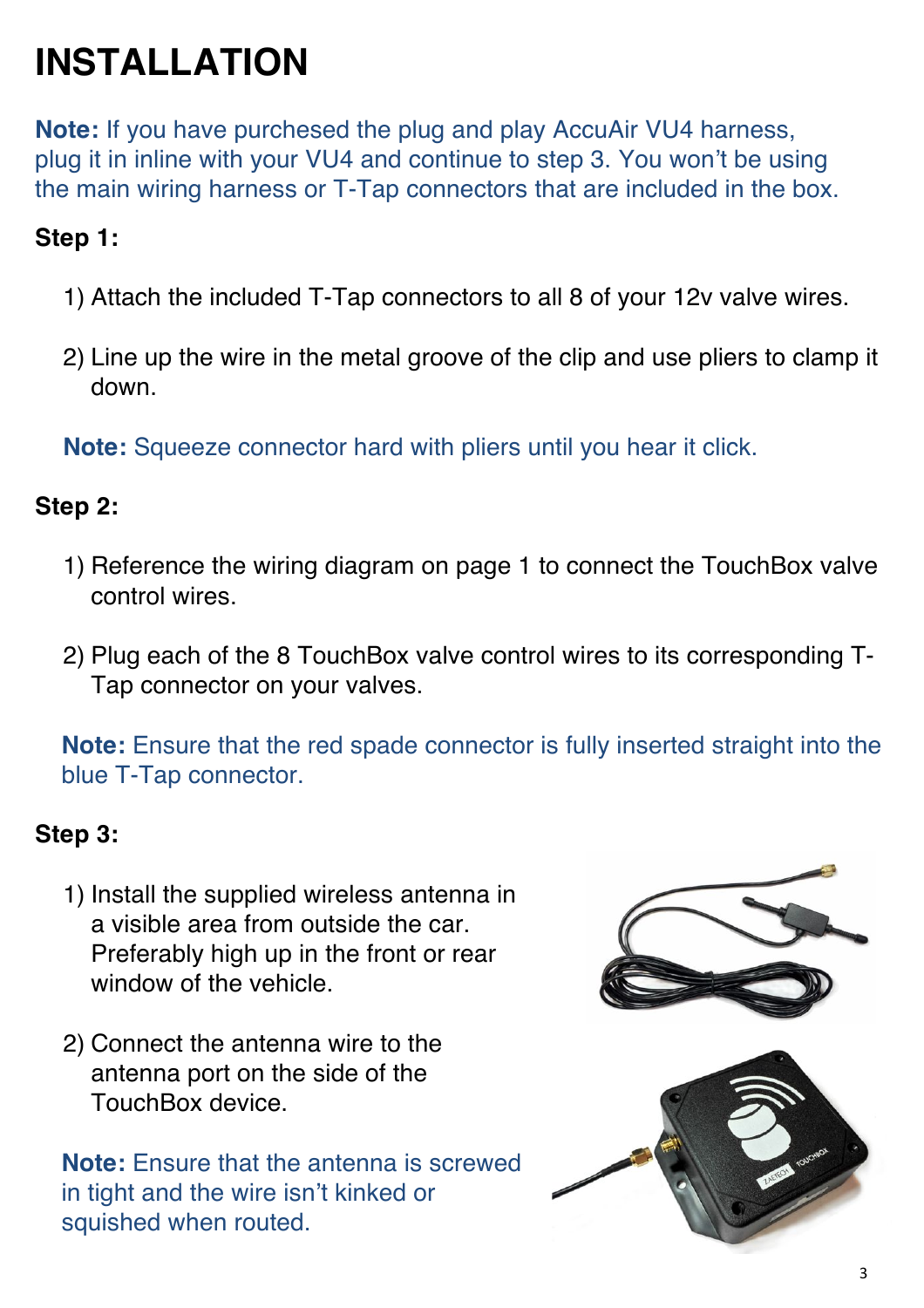### **Step 4:**

- 1) Connect the black/orange ignition wire to your ignition.
- 2) Connect the red power wire to a constant 12v source.
- 3) Securely ground the black wire.
- 4) Tape the ends of all unused auxiliary wires.
- 5) Plug the wiring harness into the TouchBox device.

**Note:** The plug on the TouchBox device will glow red when powered.

**Note:** Do not connect auxiliary accessories until the main harness is plugged in.

### **Step 5:**

- 1) Open the 'Wi-Fi Networks' screen in the 'Settings' of your iPhone.
- 2) Connect to the 'TouchBox-XXX' network that matches the serial number of your device.

**Note:** The serial number of the Wi-Fi network shown is 103. Your unique serial number can be found on the bottom of your TouchBox device.



Known networks will be joined automatically. If no known networks are available, you will have to manually select a network.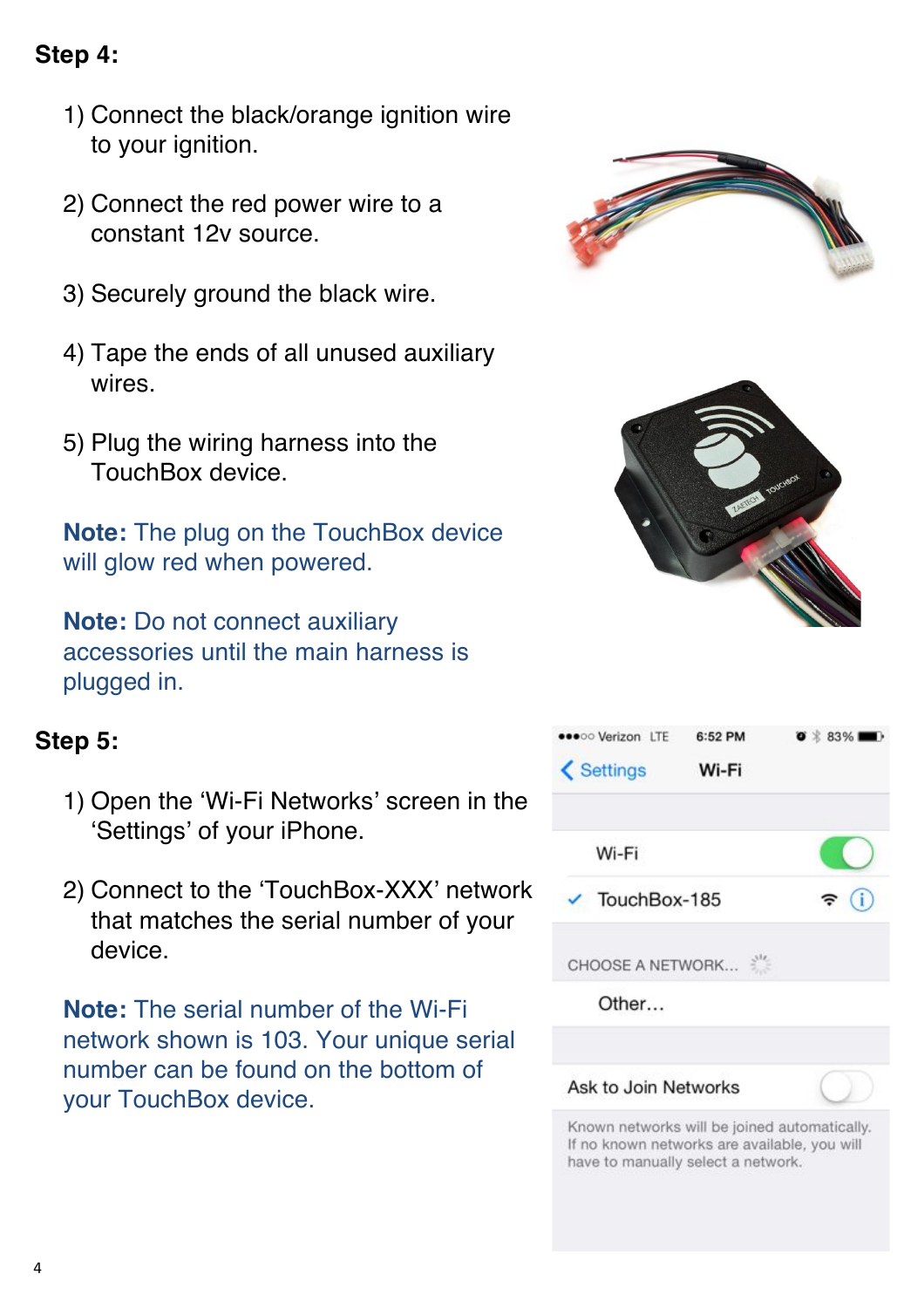### **Step 6:**

- 1) Open the settings of your TouchBox's Wi-Fi network by clicking on the little blue arrow next to it.
- 2) Set the connection type to 'Static'.
- 3) Set the IP Address to 169.254.5.5
- 4) Set the Subnet Mask to 255.255.0.0

**Note:** Your iPhone will automatically connect to your TouchBox when you're near your vehicle.

| •• o Verizon LTE 6:53 PM   |                                    | $\bullet$ * 83% |  |  |
|----------------------------|------------------------------------|-----------------|--|--|
|                            | Wi-Fi TouchBox-185                 |                 |  |  |
|                            |                                    |                 |  |  |
| <b>Forget this Network</b> |                                    |                 |  |  |
|                            |                                    |                 |  |  |
| <b>IP ADDRESS</b>          |                                    |                 |  |  |
| <b>DHCP</b>                | <b>BootP</b>                       | <b>Static</b>   |  |  |
| <b>IP Address</b>          |                                    | 169.254.5.5     |  |  |
| <b>Subnet Mask</b>         | 255.255.0.0                        |                 |  |  |
| Router                     |                                    |                 |  |  |
| <b>DNS</b>                 |                                    |                 |  |  |
| <b>Search Domains</b>      |                                    |                 |  |  |
|                            |                                    |                 |  |  |
| <b>HTTP PROXY</b>          |                                    |                 |  |  |
| Off                        | Manual                             | Auto            |  |  |
|                            |                                    |                 |  |  |
|                            |                                    |                 |  |  |
|                            |                                    |                 |  |  |
|                            | <b>Enter Device Password</b>       |                 |  |  |
|                            | This can be found on the underside |                 |  |  |
|                            | of your TouchBox unit.             |                 |  |  |
| $\cdots$                   |                                    |                 |  |  |
|                            | OK                                 |                 |  |  |
|                            |                                    |                 |  |  |
|                            |                                    |                 |  |  |
|                            |                                    | 3               |  |  |
|                            | 2<br>ABC                           | DEF             |  |  |
| 4<br>GHI                   | 5<br><b>JKL</b>                    | 6<br>MNO        |  |  |
| 7                          | 8                                  |                 |  |  |
| PORS                       | TUV<br>ი                           | WXYZ            |  |  |

### **Step 7:**

- 1) Open the TouchBox app and you will be prompted to enter your device password.
- 2) Enter the password found on the bottom of your TouchBox device.

**Note:** Once you enter the password the app will save it permanently.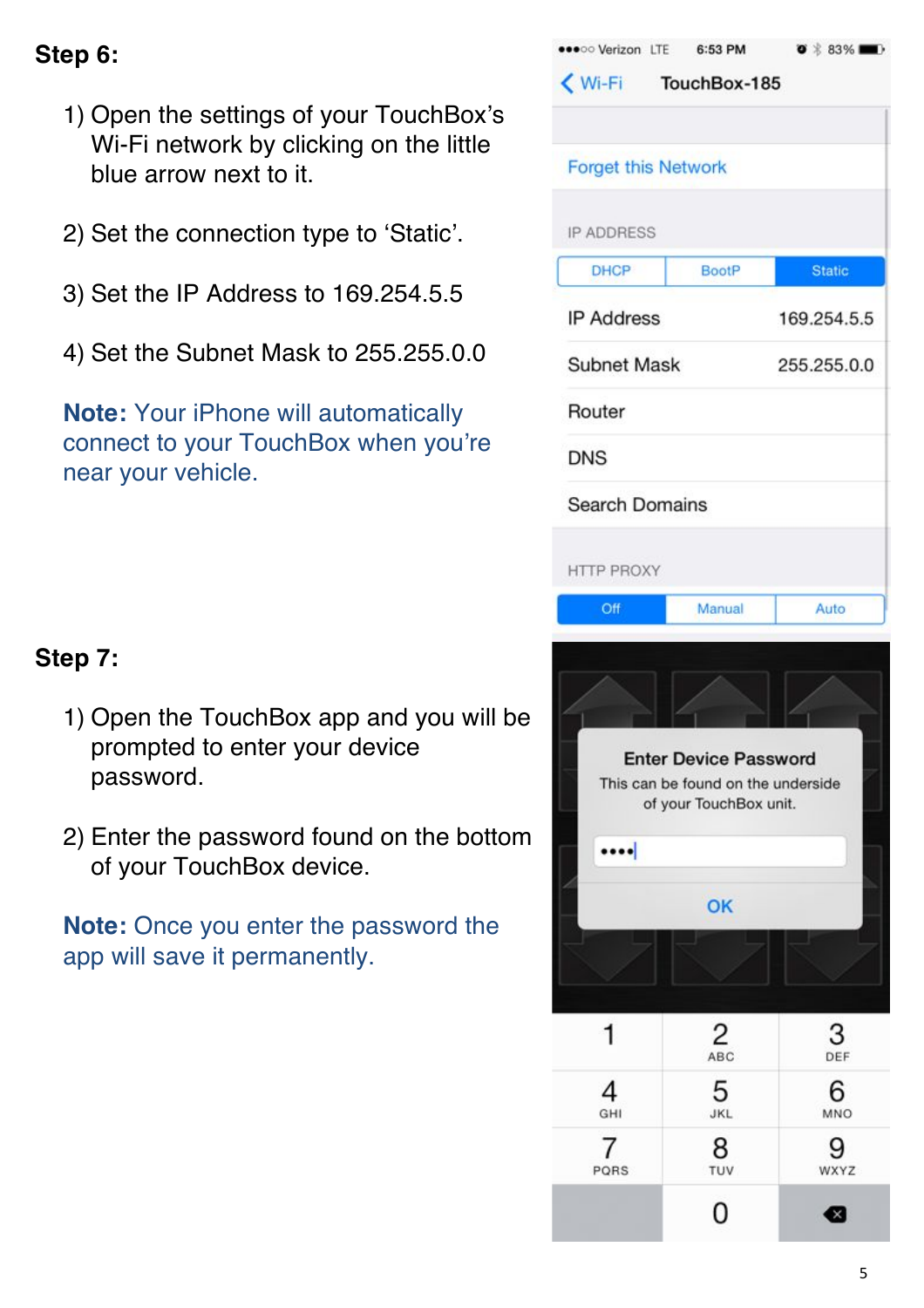# **CONTROL**

### **Switches**

This is the main screen to control your air suspension. Once connected to your device the screen will get brighter and the buttons will become active. To ensure safety, this screen will only be active when you have a solid connection to a TouchBox device. You can also change the theme in the options menu. When the ignition is on this screen will remain lit but control of the valves will be disabled.



# **Auxiliary**

The auxiliary screen allows you to control air ride accessories or other gadgets in your vehicle. All 3 of the buttons are momentary just like the switches. You have the ability to change the labels of the buttons in the options screen. See page 8 for more details.

**Note:** You can use emoji characters in the button labels. de

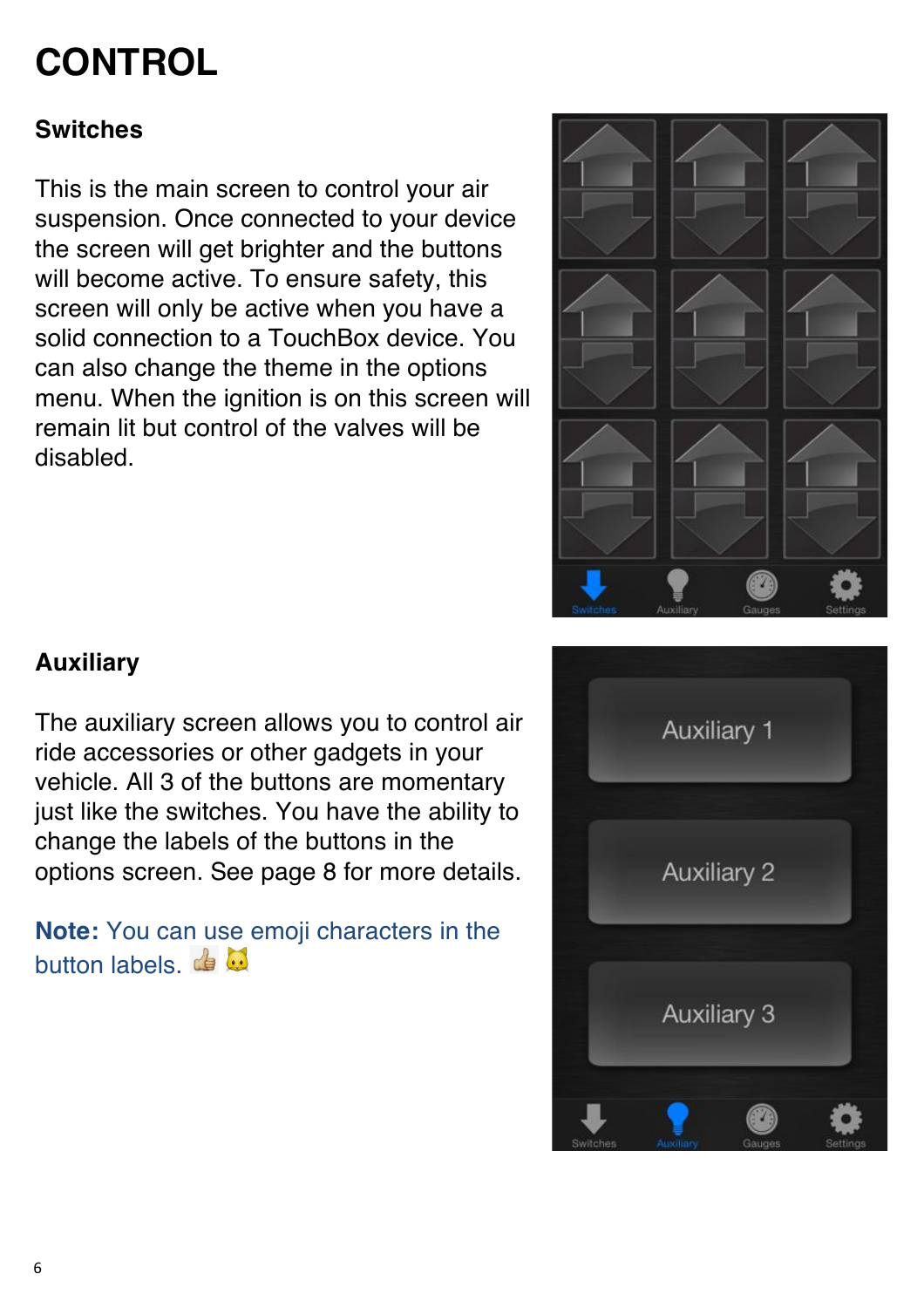### **Options**

In the options screen you have the ability to customize your experience. When actively connected to your TouchBox device, any settings that you change will be saved for that specific device. If you connect to another TouchBox, it will load the last settings you saved for that device. We plan on adding a lot more options as time goes on so make sure to keep your app updated!

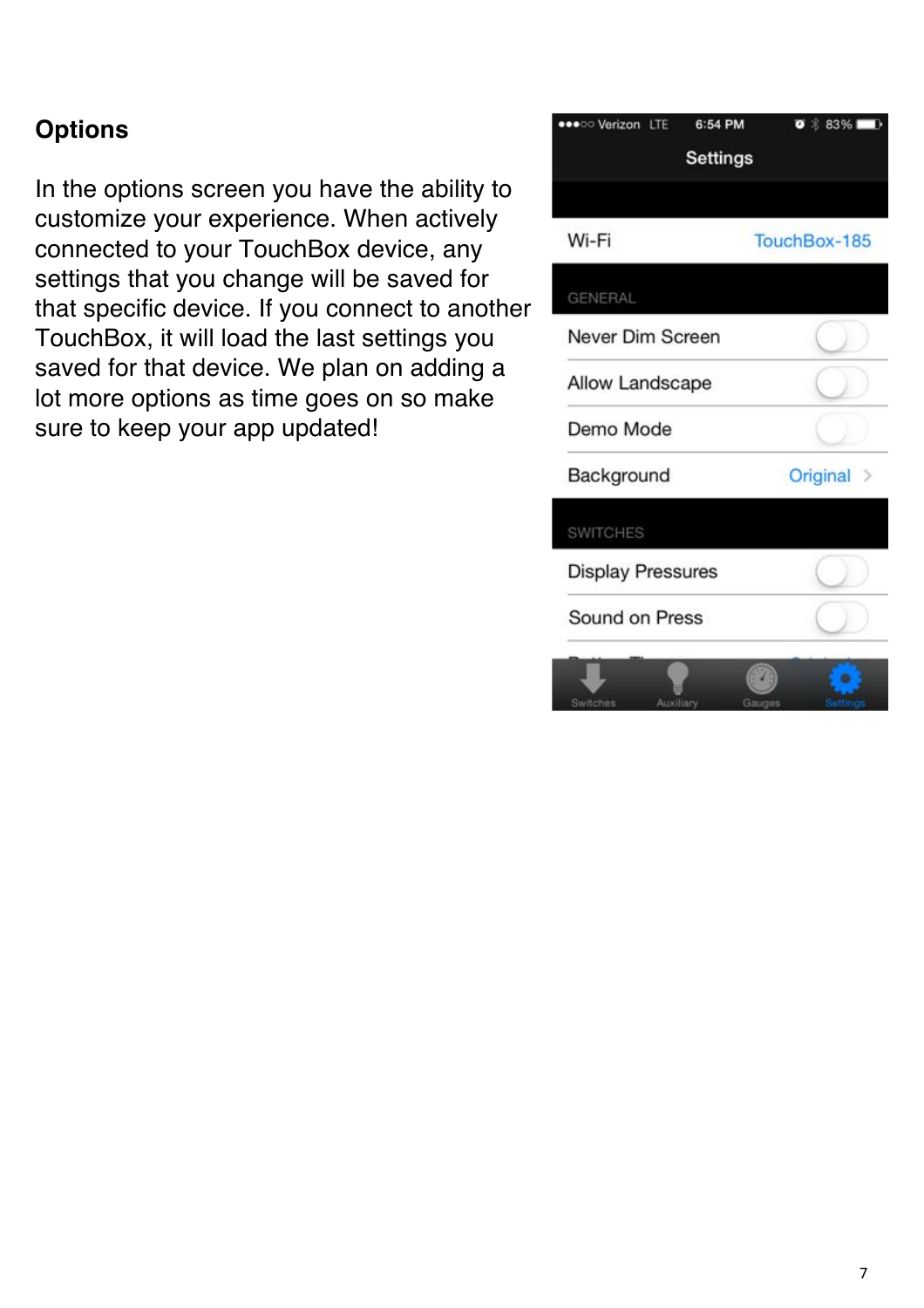# **ADDITIONAL FEATURES**

## **Auxiliary Setup**

# **If your serial number is lower than 200:**

The 3 auxiliary wires supply momentary 5v when pressed. These can be used to power a small 5v device (i.e. aftermarket alarm functions). To use these with 12v devices (i.e. air valve or air horn) a 5v triggered relay is required for each auxiliary function. The TouchBox Auxiliary Relay, a 12v relay board with 5v triggers, is available to purchase separately. It includes 3, 5v triggered relays with an attached wire harness for easy connection

# **If your serial number is higher than 200:**

The 3 auxiliary wires supply momentary 12v when pressed. These can be used to power a small 12v device (under 2 amps) like an air horn, electric tank drain, or trunk popper.

# **Pressure Display with DigiGauge**

The small 3-pin plug on the wiring harness is an expansion slot for DigiGauge. This will allow TouchBox to receive pressure readings and display them on your iPhone. Your TouchBox device already is set up to send and receive pressure readings when connected to DigiGauge.



## **Positional Faceplate**

The faceplate of the TouchBox device is a perfect square. It is designed so that you can change the direction of the logo to suit your trunk layout. Just remove the 4 screws and rotate it to any direction you desire.

**Note:** Do not tamper with the electronics when the cover is off. It may damage your device.

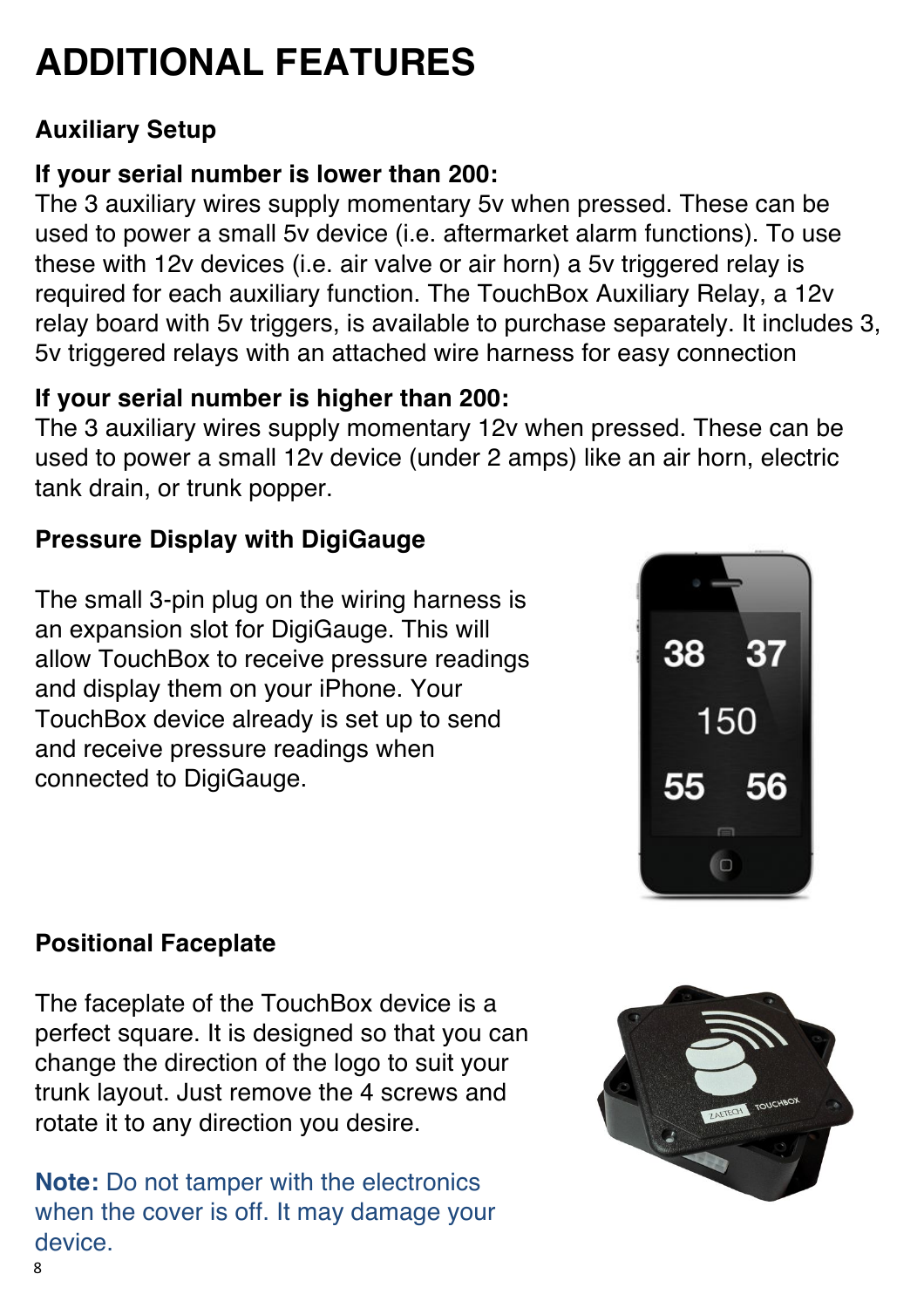# **DETAILED INFORMATION**

- When the ignition is on you cannot adjust your air suspension. You can establish a connection with the device and press buttons, but they won't work. This is a hard-wired safety feature. Auxiliary buttons will work with ignition on.
- The Wi-Fi network the TouchBox device makes is open without a password. Anyone near you vehicle can connect to it but in no way can they control your vehicle or block you from connecting. The only way to control your TouchBox is with the correct password.
- There is no way for you to change your password. Use caution when giving it out.
- More then one iPhone can be connected to a TouchBox Wi-Fi network simultaneously. The iPhone that opens the app with the correct password first will have control over the device.
- The advertised range of the TouchBox Wi-Fi network is calculated in an open area. If you try to use it from inside a building or behind an obstacle then the range is significantly reduced. Placement of the device in your vehicle also makes a difference. Try to install it in as high of any area as possible, preferably near a window.
- The TouchBox device has a very small continuous power draw (50mA) that is acceptable for a frequently driven vehicle. Disconnect your TouchBox device if your vehicle is going to sit unused for longer than four weeks.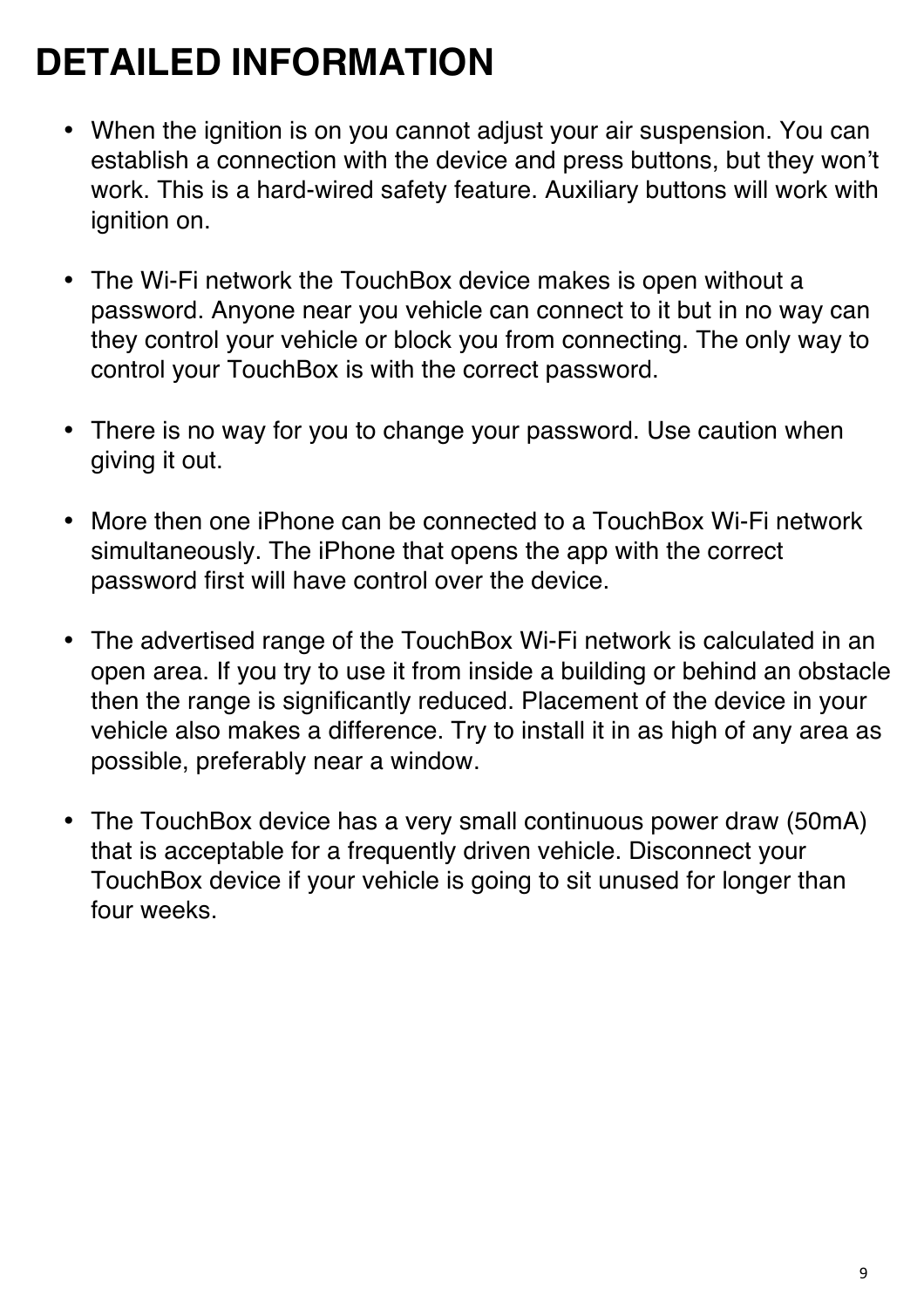# **TROUBLESHOOTING**

### **I can't connect to my TouchBox device**

- Make sure the TouchBox device powered on and the plug is glowing red. If you don't see the red glow then your device is not receiving power.
- Your TouchBox device may have encountered an error during its last connection and may be unable to establish a new connection. Please unplug your TouchBox device and plug it back in to reset the Wi-Fi broadcast.

#### **It takes a long time to connect to my TouchBox**

• You may not have the static IP settings setup that enables the instant connection time. If you don't set the static IP then your iPhone may take up to 30 seconds to establish a connection with TouchBox. Go to step 6 and follow the instructions to setup static IP.

### **The TouchBox app freezes while connecting**

• Your TouchBox device may have encountered an error during its last connection and may be unable to establish a new connection. First try to quit the app and reopen it. If the problem still occurs then unplug your TouchBox device and plug it back in to reset the Wi-Fi broadcast.

#### **The valve control is slow and inconsistent**

• Your TouchBox device is not receiving a clear signal from your iPhone. This problem occurs when you are at the edge of the usable range or if there are obstacles blocking the wireless signal. Either try using TouchBox closer to your vehicle or relocate your TouchBox device. To maximize range and connection quality locate your TouchBox device as high as possible, preferably near a window.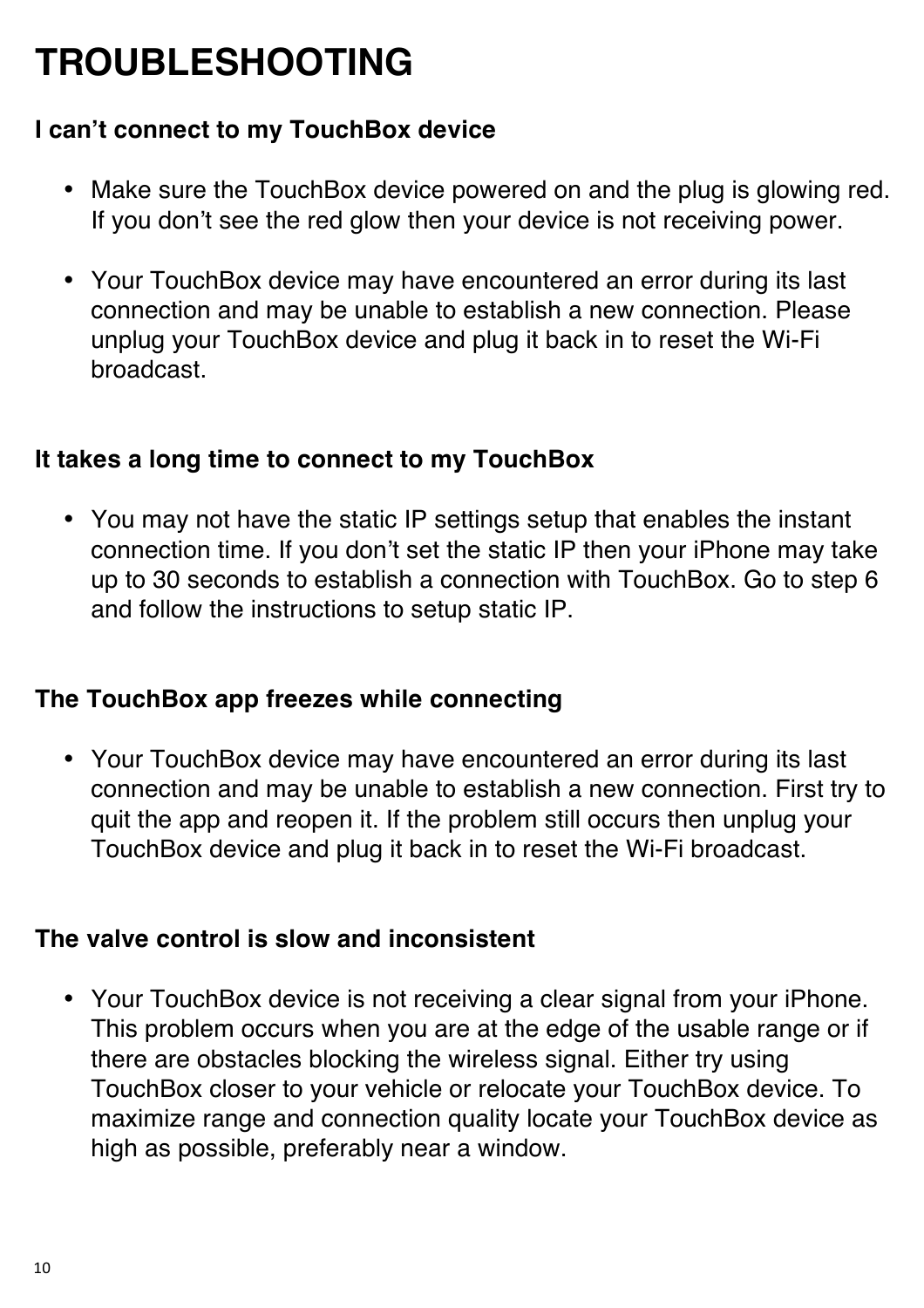# **TERMS OF USE**

- TouchBox is for show and off road use only. It may not be used while the vehicle is running.
- TouchBox is designed to work with 8 electric valves. It is only to be installed with valves that draw less than 2 amps.
- TouchBox does not prevent you from over inflating your bags. Do not install on systems with tank pressure greater then 150psi.
- You are required to install the ignition wire to a 12v ignition source.
- Do not operate TouchBox if anyone is near or under the vehicle.
- TouchBox is a supplemental control system for your existing management. Do not use it to replace your existing hard-wired control system.
- If you need to work under your vehicle then you must disconnect your TouchBox device from its power source.
- You must wire your TouchBox with the supplied wiring diagram. Any other method is prohibited.
- The TouchBox device is not weather proof. It must be installed in a dry location inside the cabin of the vehicle.

# **WARRANTY**

**Limited Warranty**. Zaetech, LLC warrants that upon delivery and for a period of 90 days following delivery, the TouchBox will be free from defects in material and workmanship under proper and normal use. Failure to comply with the terms of use shall immediately void this warranty. You are responsible for proper installation, operation, and maintenance as specified in our publications on the TouchBox for using the product in recommended applications within rated capacities. **This warranty gives you specific legal rights, and you may also have other rights which vary from state to state.**

**Remedies**. In accordance with the terms of the limited warranty stated above ("Warranty"), Zaetech, LLC will repair or replace any defective TouchBox, provided that written notice of the defect is received by Zaetech, LLC within thirty (30) days of the appearance of such defect. If notice is not given within such period, any claim for breach of warranty shall be conclusively deemed to have been waived and Zaetech, LLC shall not be liable under this Warranty.

**Limitations on Warranty**. Zaetech LLC's liability for any defect in the TouchBox, whether based on contract, tort, warranty, strict liability, or any other theory, shall not exceed the purchase price of the defective TouchBox. **THIS WARRANTY IS IN LIEU OF ALL OTHER WARRANTIES, WHETHER ORAL, WRITTEN, EXPRESS, IMPLIED, STATUTORY, OR OTHERWISE. IN PARTICULAR, THERE IS NO WARRANTY OF MERCHANTABILITY OR FITNESS FOR A PARTICULAR PURPOSE. THE REMEDY OF REPAIR OR REPLACEMENT PROVIDED UNDER THIS WARRANTY IS EXCLUSIVE AND IN LIEU OF ALL OTHER REMEDIES. ZAETECH, LLC SHALL HAVE NO LIABILITY TO THE CUSTOMER FOR CONSEQUENTIAL, SPECIAL, INCIDENTAL OR PUNITIVE DAMAGES OF ANY KIND WHATSOEVER, INCLUDING, BUT NOT LIMITED TO, PERSONAL INJURY NOT CAUSED BY NEGLIGENCE OF ZAETECH, LLC, PROPERTY DAMAGE, LOST PROFITS OR OTHER ECONOMIC INJURY DUE TO ANY DEFECT IN THE GOODS OR ANY BREACH OF THIS AGREEMENT BY ZAETECH, LLC. ZAETECH, LLC SHALL NOT BE LIABLE TO THE CUSTOMER IN TORT FOR ANY DEFECT IN THE DESIGN OR MANUFACTURE OF THE GOODS.** No representative, agent or dealer of Zaetech LLC has authority to modify, expand, or extend this Warranty, to waive any of the limitations or exclusions of this Warranty, or to make any different or additional warranties with respect to any TouchBox or services furnished by Zaetech, LLC. **Some states do not allow limitations on how long an implied warranty lasts, so the above limitation may not apply to you. Some states do not allow the exclusion or limitation of incidental or consequential damages, so the above limitation or exclusion may not apply to you.**